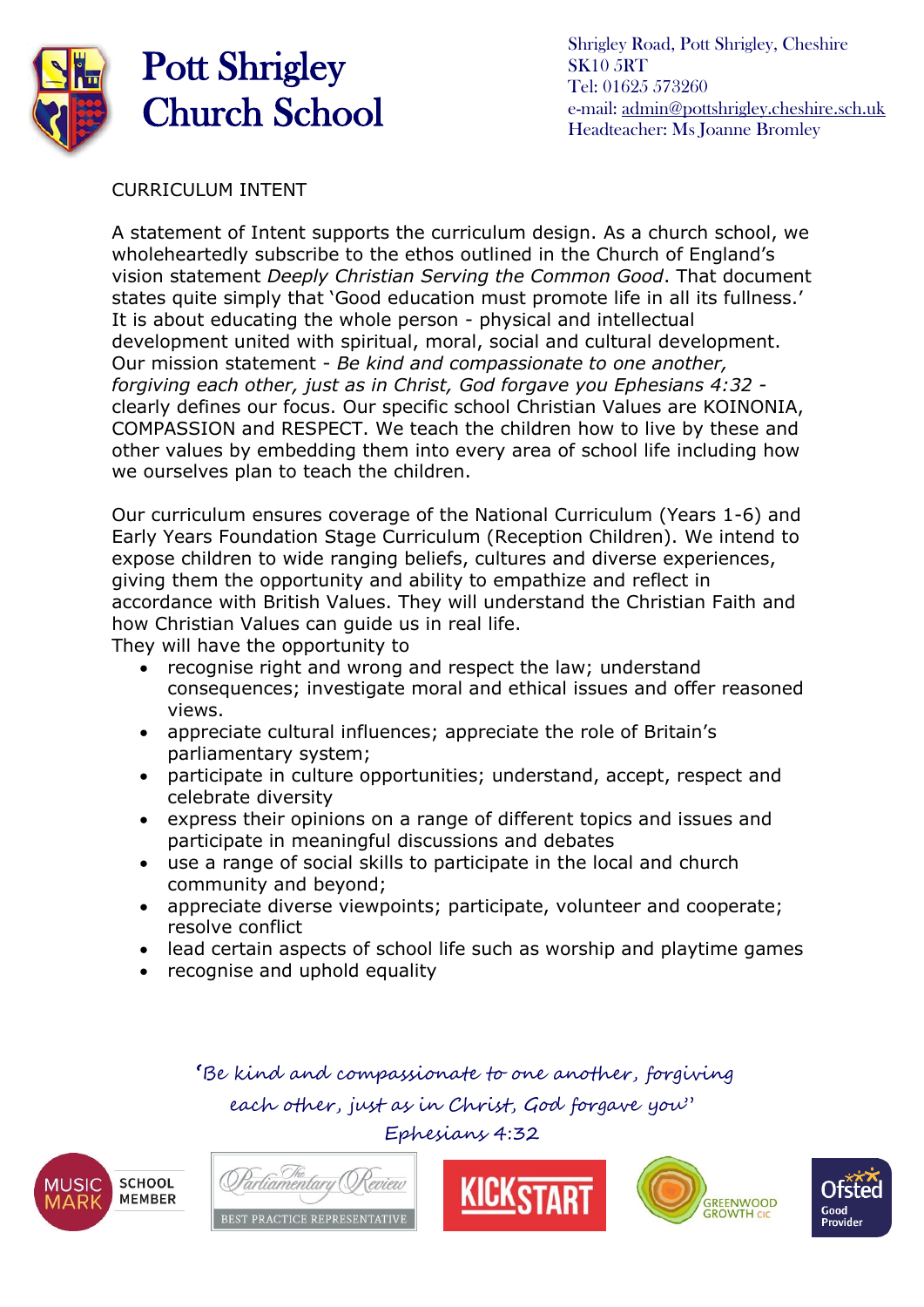

### Pott Shrigley Church School

Shrigley Road, Pott Shrigley, Cheshire SK10 5RT Tel: 01625 573260 e-mail: [admin@pottshrigley.cheshire.sch.uk](mailto:admin@pottshrigley.cheshire.sch.uk) Headteacher: Ms Joanne Bromley

Pott Shrigley prides itself on being a responsive

and reflective school and we teach additional things that do not appear in the National Curriculum but which we believe are relevant to our pupils and meet a particular need at a given time. Consequently, this might change over time. Pupils have been involved in devising the curriculum content and their interests are incorporated into the plan. For example, the local area is rich in buildings reflecting the Industrial Revolution and there is a Victorian schoolroom nearby. Children expressed an interest in this and a study of the *Victorians* appears in the plan. If we consider children's preferences where possible, we are enabling them to fully engage in their learning and devise their own plan for moving forwards in knowledge and understanding. *The Repair Shop* is an ingenious and relevant way of incorporating Design and Technology. We wanted to make the skills and techniques relevant in a familiar way and make important links to these leading to futures and the possibility that there are careers in music, art and design as well as mathematics, science and other more visible professions.

We take learning behaviours into consideration and make plans to facilitate learning for all children to cater for their abilities and needs. Our curriculum map has a sound progression of learning and knowledge with a strong focus on outdoor learning through activities such as Forest School, archery and orienteering. Team work, problem solving, mindfulness and use of tools/equipment are just a few of the skills pupils gain from these activities. These are skills that will sit alongside academic skills to build confidence, enhance children's life chances and develop the whole person. By making the curriculum bespoke and holistic, we are confident that pupils will have an eagerness to learn and will be able to make links between different life experiences. Everything has an importance and we encourage pupils to take control of their own wellbeing alongside their learning, having the space to follow their own interests and talents, which are celebrated regularly.

#### IMPLEMENTATION

The unique nature of our small school with vertically grouped classes allows us to embrace a flexible and responsive approach. We strongly believe in equality for all pupils and therefore our approach to the curriculum is ambitious – ensuring that pupils with SEND and those who are disadvantaged apply what they know and can do with increasing fluency and

> **'**Be kind and compassionate to one another, forgiving each other, just as in Christ, God forgave you"

> > Ephesians 4:32